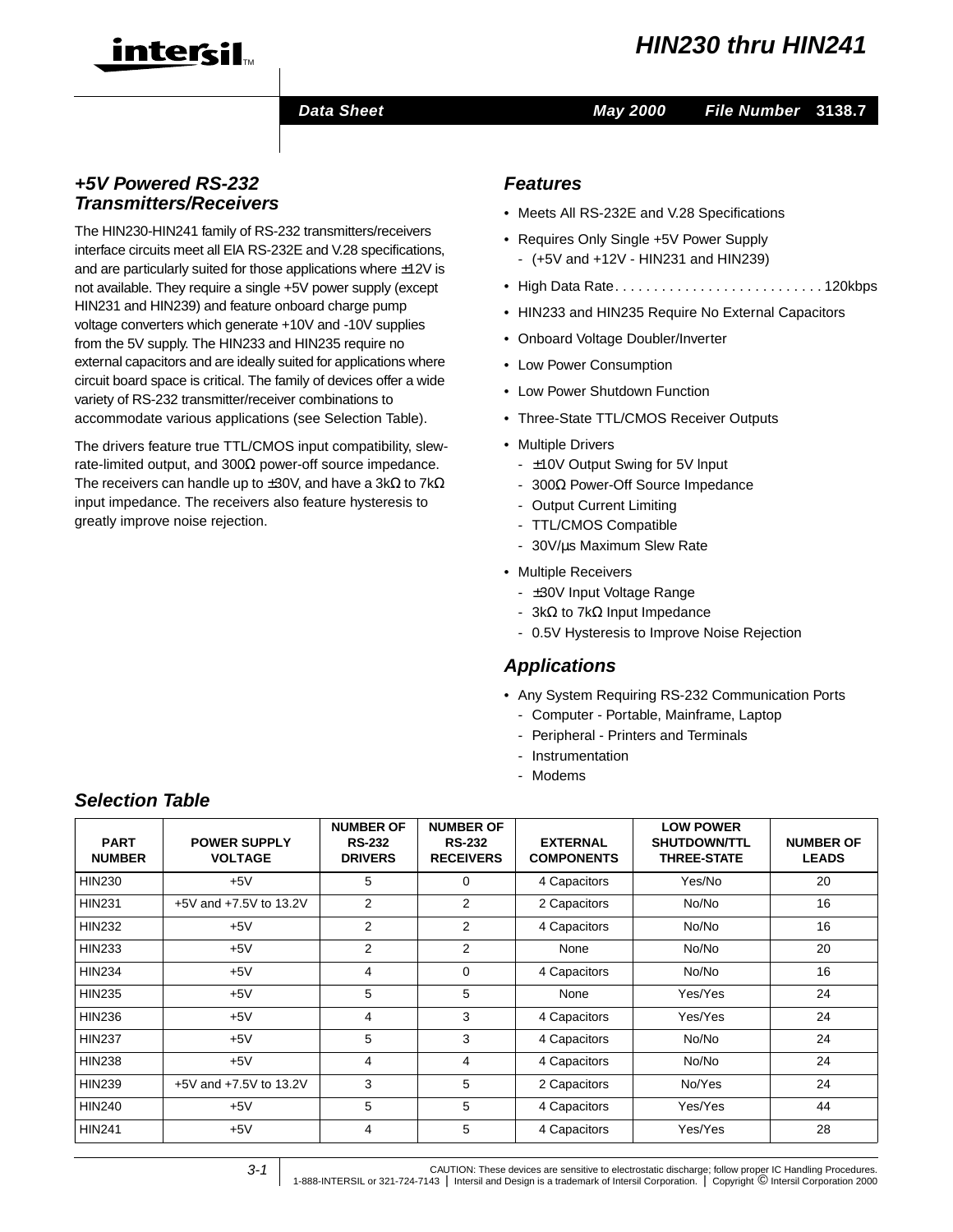# **Ordering Information**

| <b>PART</b>     | TEMP.             |                |                   |
|-----------------|-------------------|----------------|-------------------|
| <b>NUMBER</b>   | <b>RANGE (°C)</b> | <b>PACKAGE</b> | PKG. NO.          |
| <b>HIN230CB</b> | 0 to 70           | 20 Ld SOIC     | M20.3             |
| <b>HIN230IB</b> | $-40$ to 85       | 20 Ld SOIC     | M20.3             |
| HIN231CB        | 0 to 70           | 16 Ld SOIC     | M <sub>16.3</sub> |
| HIN231CP        | 0 to 70           | 14 Ld PDIP     | E14.3             |
| <b>HIN231IB</b> | $-40$ to 85       | 16 Ld SOIC     | M <sub>16.3</sub> |
| <b>HIN231IP</b> | $-40$ to 85       | 14 Ld PDIP     | E14.3             |
| <b>HIN232CP</b> | 0 to 70           | 16 Ld PDIP     | E <sub>16.3</sub> |
| <b>HIN232CB</b> | 0 to 70           | 16 Ld SOIC     | M <sub>16.3</sub> |
| <b>HIN232IP</b> | $-40$ to 85       | 16 Ld PDIP     | E <sub>16.3</sub> |
| <b>HIN232IB</b> | $-40$ to 85       | 16 Ld SOIC     | M <sub>16.3</sub> |
| HIN233CP        | 0 to 70           | 20 Ld PDIP     | E20.3             |
| HIN234CB        | 0 to 70           | 16 Ld SOIC     | M <sub>16.3</sub> |
| <b>HIN234IB</b> | $-40$ to 85       | 16 Ld SOIC     | M <sub>16.3</sub> |
| <b>HIN235CP</b> | 0 to 70           | 24 Ld PDIP     | E24.6             |
| <b>HIN236CP</b> | 0 to 70           | 24 Ld PDIP     | E24.3             |
| HIN236CB        | 0 to 70           | 24 Ld SOIC     | M24.3             |
| <b>HIN236IP</b> | $-40$ to 85       | 24 Ld PDIP     | E24.3             |
| <b>HIN236IB</b> | $-40$ to 85       | 24 Ld SOIC     | M24.3             |

| <b>PART</b><br><b>NUMBER</b> | TEMP.<br>RANGE ( <sup>O</sup> C) | <b>PACKAGE</b> | PKG. NO.  |
|------------------------------|----------------------------------|----------------|-----------|
| HIN237CP                     | 0 to 70                          | 24 Ld PDIP     | E24.3     |
| HIN237CB                     | 0 to 70                          | 24 Ld SOIC     | M24.3     |
| <b>HIN237IP</b>              | $-40$ to 85                      | 24 Ld PDIP     | E24.3     |
| <b>HIN237IB</b>              | $-40$ to 85                      | 24 Ld SOIC     | M24.3     |
| <b>HIN238CP</b>              | 0 to 70                          | 24 Ld PDIP     | E24.3     |
| <b>HIN238CB</b>              | 0 to 70                          | 24 Ld SOIC     | M24.3     |
| <b>HIN238IP</b>              | $-40$ to 85                      | 24 Ld PDIP     | E24.3     |
| <b>HIN238IB</b>              | $-40$ to 85                      | 24 Ld SOIC     | M24.3     |
| <b>HIN239CB</b>              | 0 to 70                          | 24 Ld SOIC     | M24.3     |
| <b>HIN239CP</b>              | 0 to 70                          | 24 Ld PDIP     | E24.3     |
| <b>HIN239IB</b>              | $-40$ to 85                      | 24 Ld SOIC     | M24.3     |
| <b>HIN240CN</b>              | 0 to 70                          | 44 Ld MQFP     | Q44.10X10 |
| <b>HIN240IN</b>              | $-40$ to 85                      | 44 Ld MQFP     | Q44.10X10 |
| HIN241CB                     | 0 to 70                          | 28 Ld SOIC     | M28.3     |
| <b>HIN241IB</b>              | $-40$ to 85                      | 28 Ld SOIC     | M28.3     |
| HIN241CA                     | 0 to 70                          | 28 Ld SSOP     | M28.209   |
| <b>HIN241IA</b>              | $-40$ to 85                      | 28 Ld SSOP     | M28.209   |

NOTE: Many of the surface mount devices are available on tape and reel; add -T to suffix.

# **Pin Descriptions**

| <b>PIN</b>            | <b>FUNCTION</b>                                                                                                                                               |
|-----------------------|---------------------------------------------------------------------------------------------------------------------------------------------------------------|
| $V_{\rm CC}$          | Power Supply Input 5V ±10%.                                                                                                                                   |
| $V +$                 | Internally generated positive supply (+10V nominal), HIN231 and HIN239 require +7.5V to +13.2V.                                                               |
| $V -$                 | Internally generated negative supply (-10V nominal).                                                                                                          |
| <b>GND</b>            | Ground lead. Connect to 0V.                                                                                                                                   |
| $C1+$                 | External capacitor (+ terminal) is connected to this lead.                                                                                                    |
| $C1-$                 | External capacitor (- terminal) is connected to this lead.                                                                                                    |
| $C2+$                 | External capacitor (+ terminal) is connected to this lead.                                                                                                    |
| $C2-$                 | External capacitor (- terminal) is connected to this lead.                                                                                                    |
| T <sub>IN</sub>       | Transmitter Inputs. These leads accept TTL/CMOS levels. An internal 400k $\Omega$ pull-up resistor to $V_{CC}$ is connected to each lead.                     |
| $\tau_{\mathsf{OUT}}$ | Transmitter Outputs. These are RS-232 levels (nominally $\pm$ 10V).                                                                                           |
| $R_{IN}$              | Receiver Inputs. These inputs accept RS-232 input levels. An internal $5k\Omega$ pull-down resistor to GND is connected to each input.                        |
| ROUT                  | Receiver Outputs. These are TTL/CMOS levels.                                                                                                                  |
| EN                    | Enable input. This is an active low input which enables the receiver outputs. With $\overline{EN}$ = 5V, the outputs are placed in a high<br>impedance state. |
| <b>SHUTDOWN</b>       | Shutdown Input. With SHUTDOWN = 5V, the charge pump is disabled, the receiver outputs are in a high impedance state<br>and the transmitters are shut off.     |
| <b>NC</b>             | No Connect. No connections are made to these leads.                                                                                                           |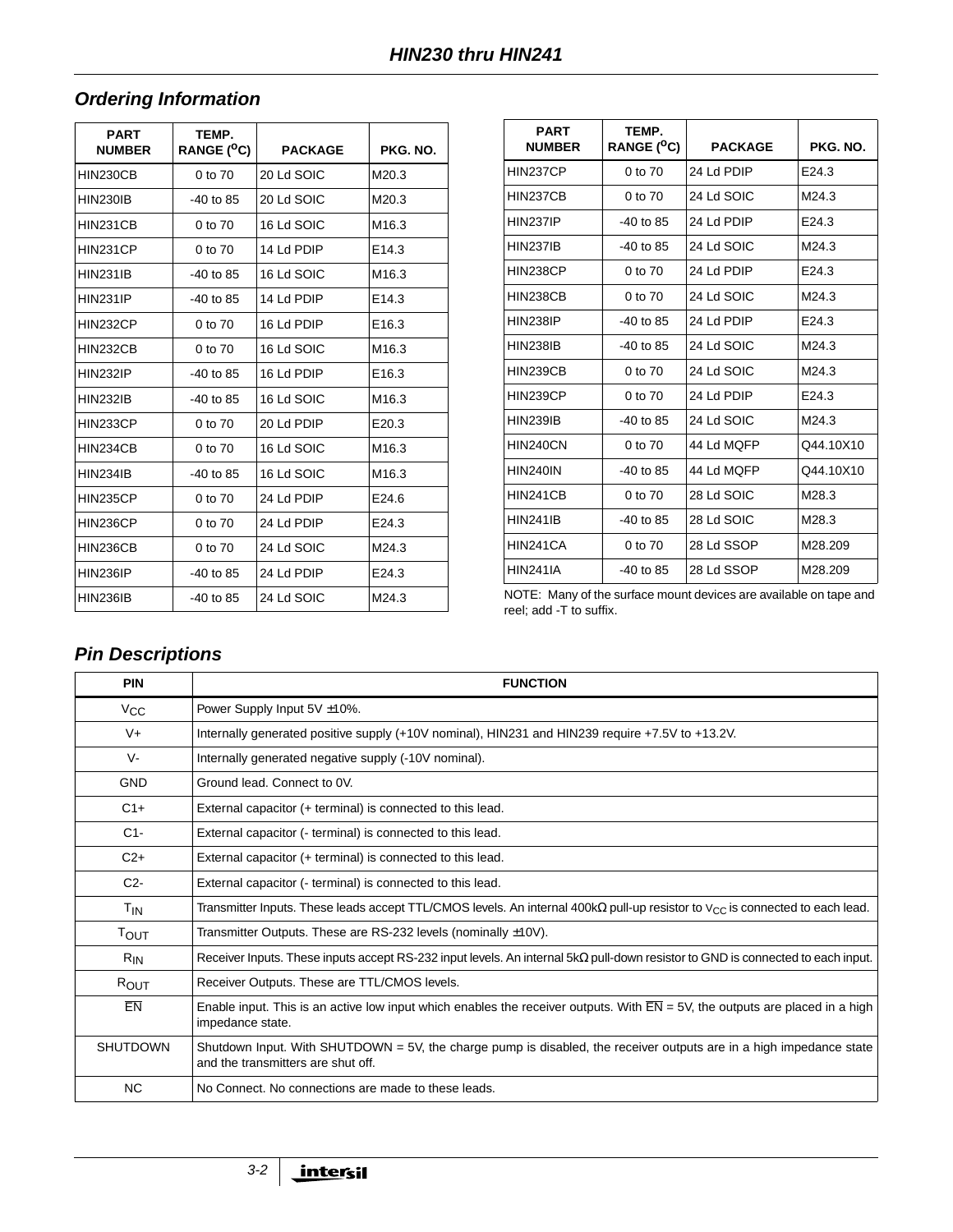#### **Pinouts**



**T3IN 14 V-13 C2- 12 11 C2+**

**C1+ VCC**

> **V+ C1-**



NOTE: Pin numbers in parentheses are for PDIP Package.





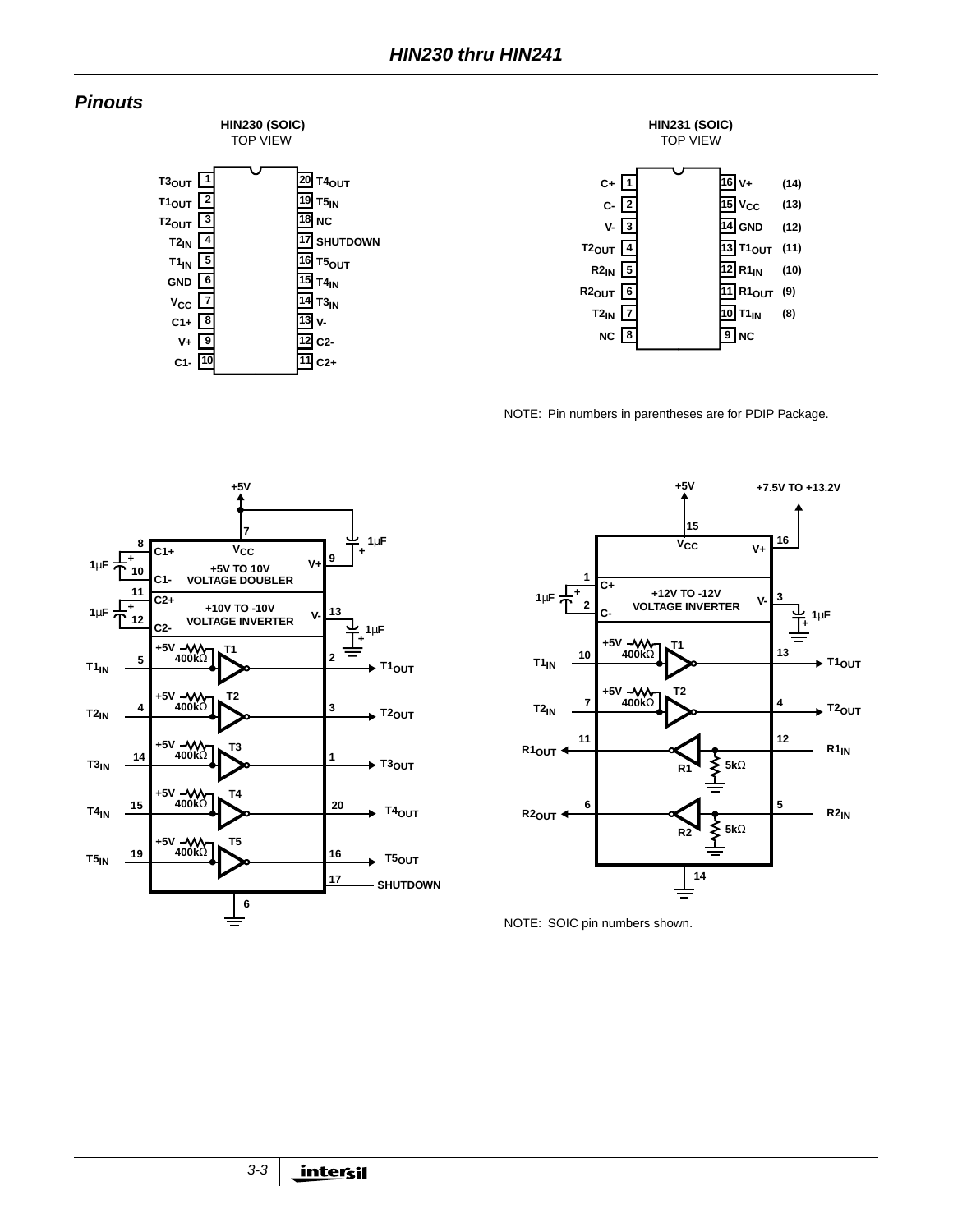





NOTE: Pin names in parentheses are for SOIC Package.





NOTE: Pin numbers in parentheses are for SOIC Package.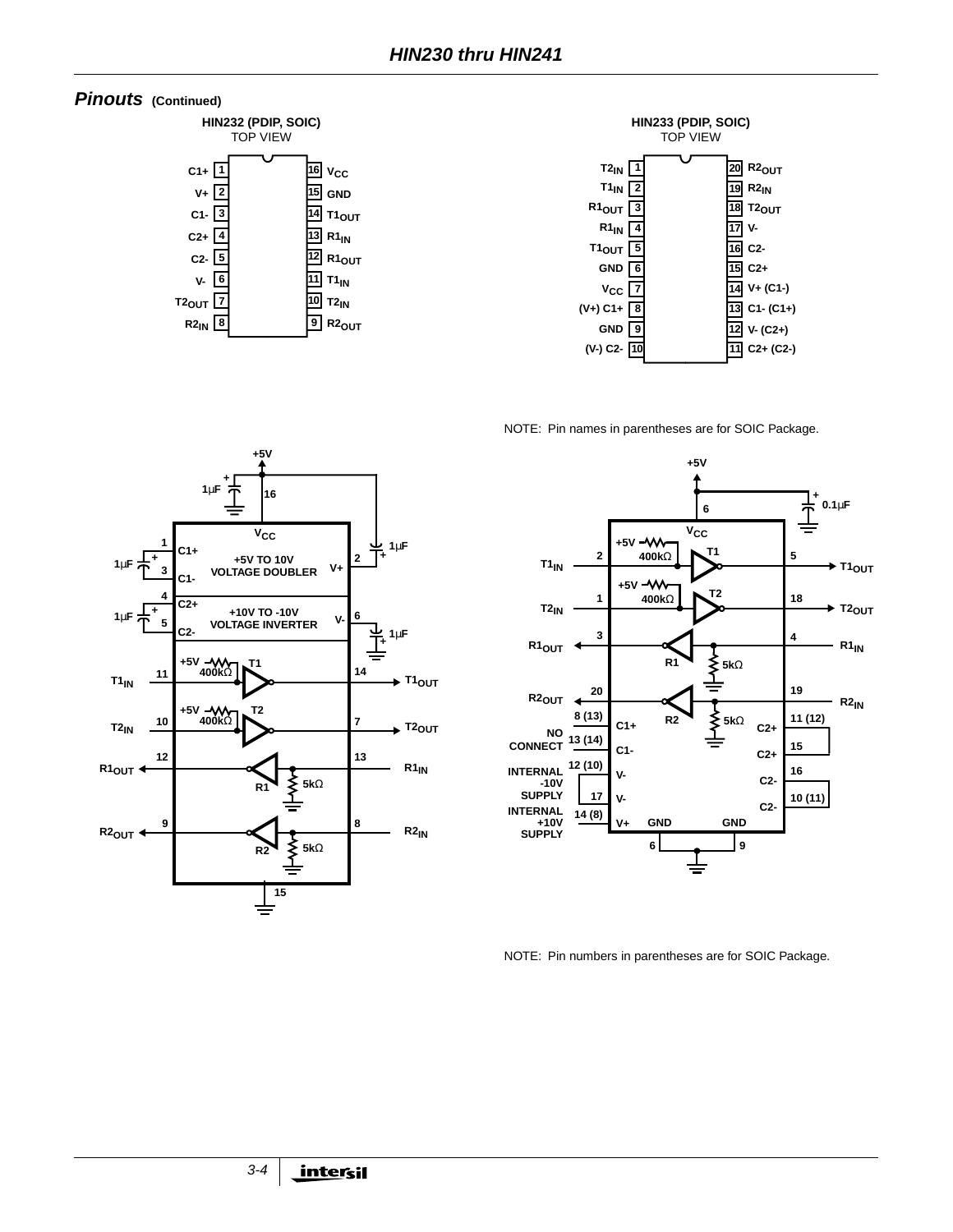#### **Pinouts (Continued)**

**HIN234 (SOIC)** TOP VIEW





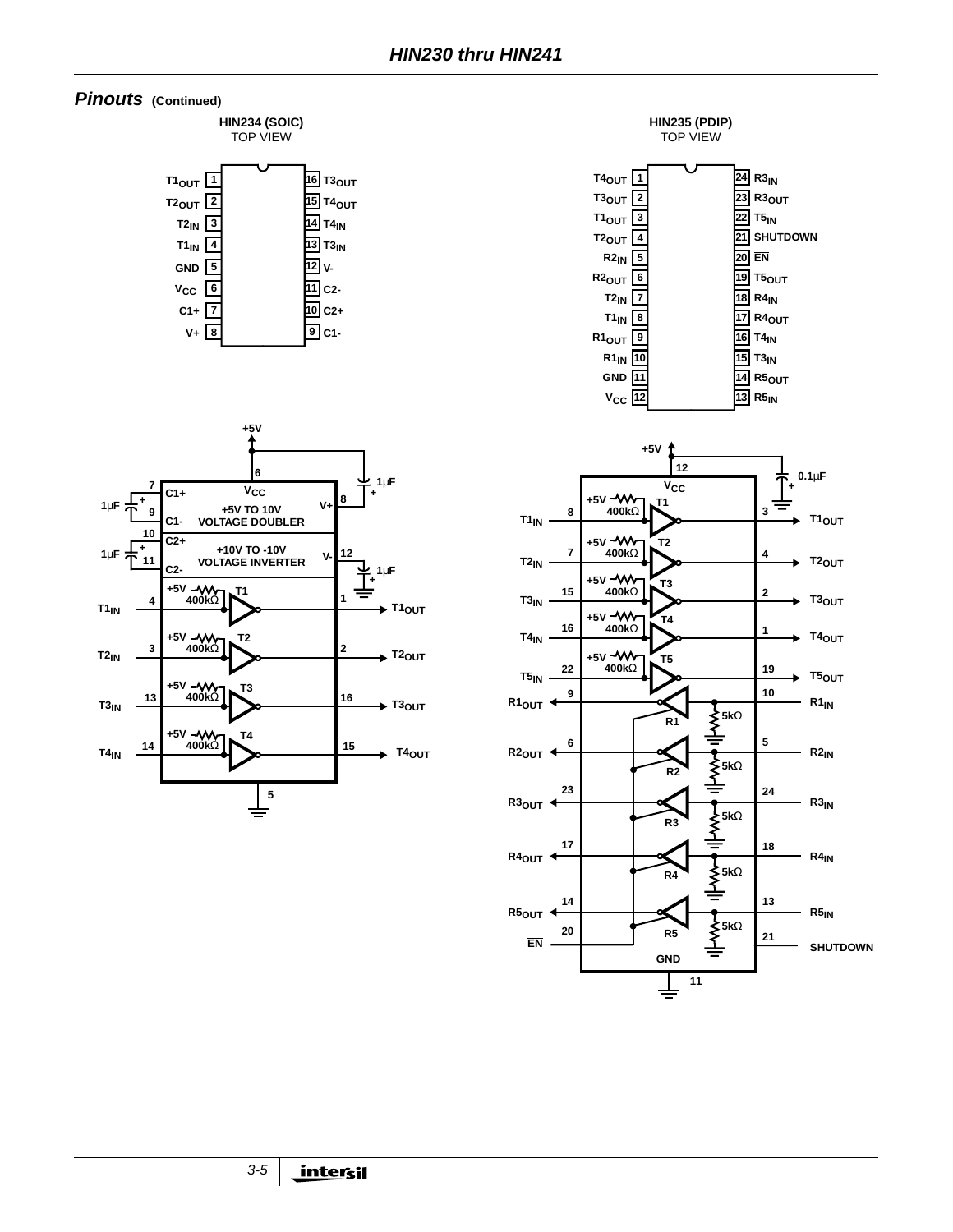







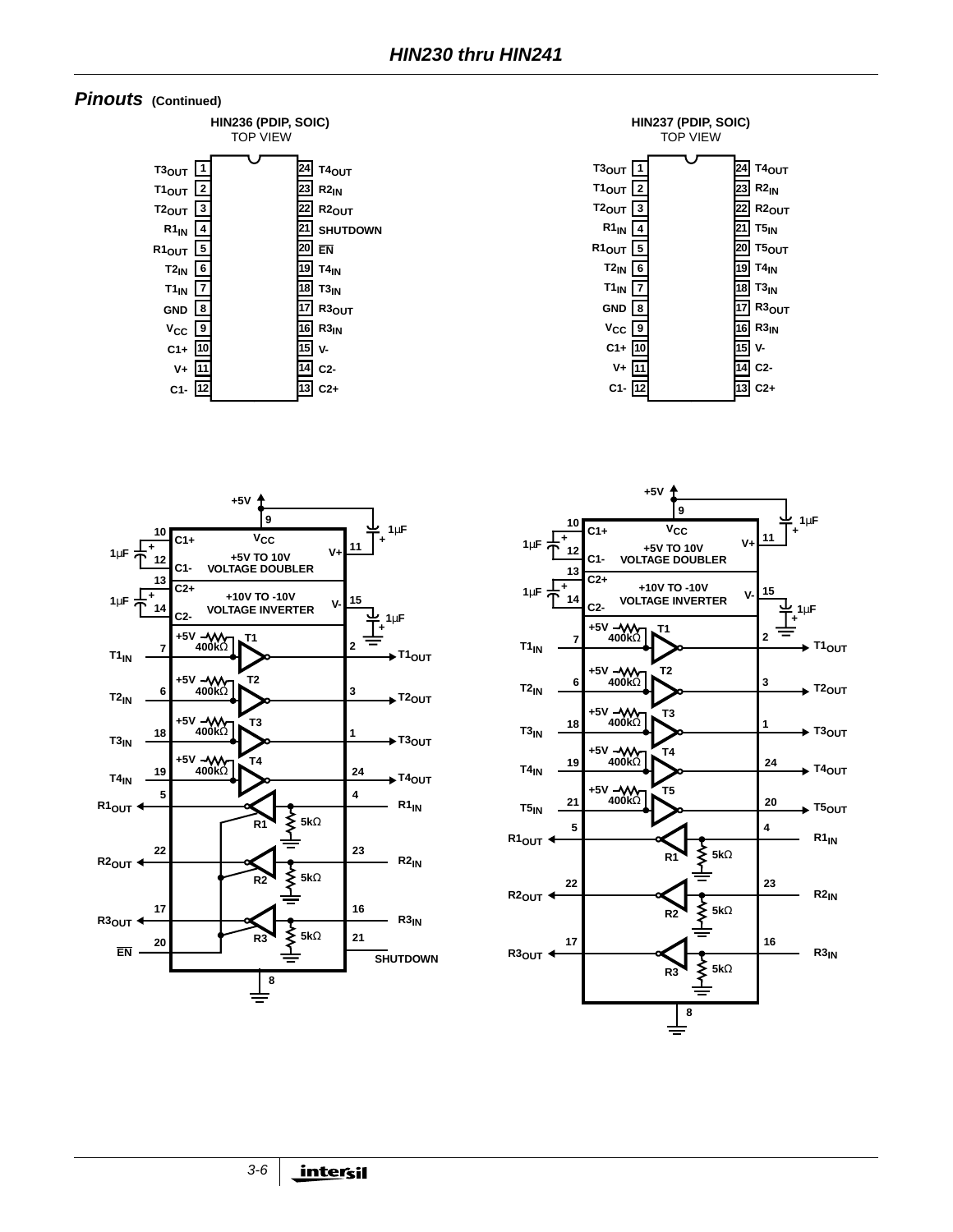

**HIN238 (PDIP, SOIC)** TOP VIEW





NOTE: No Connect



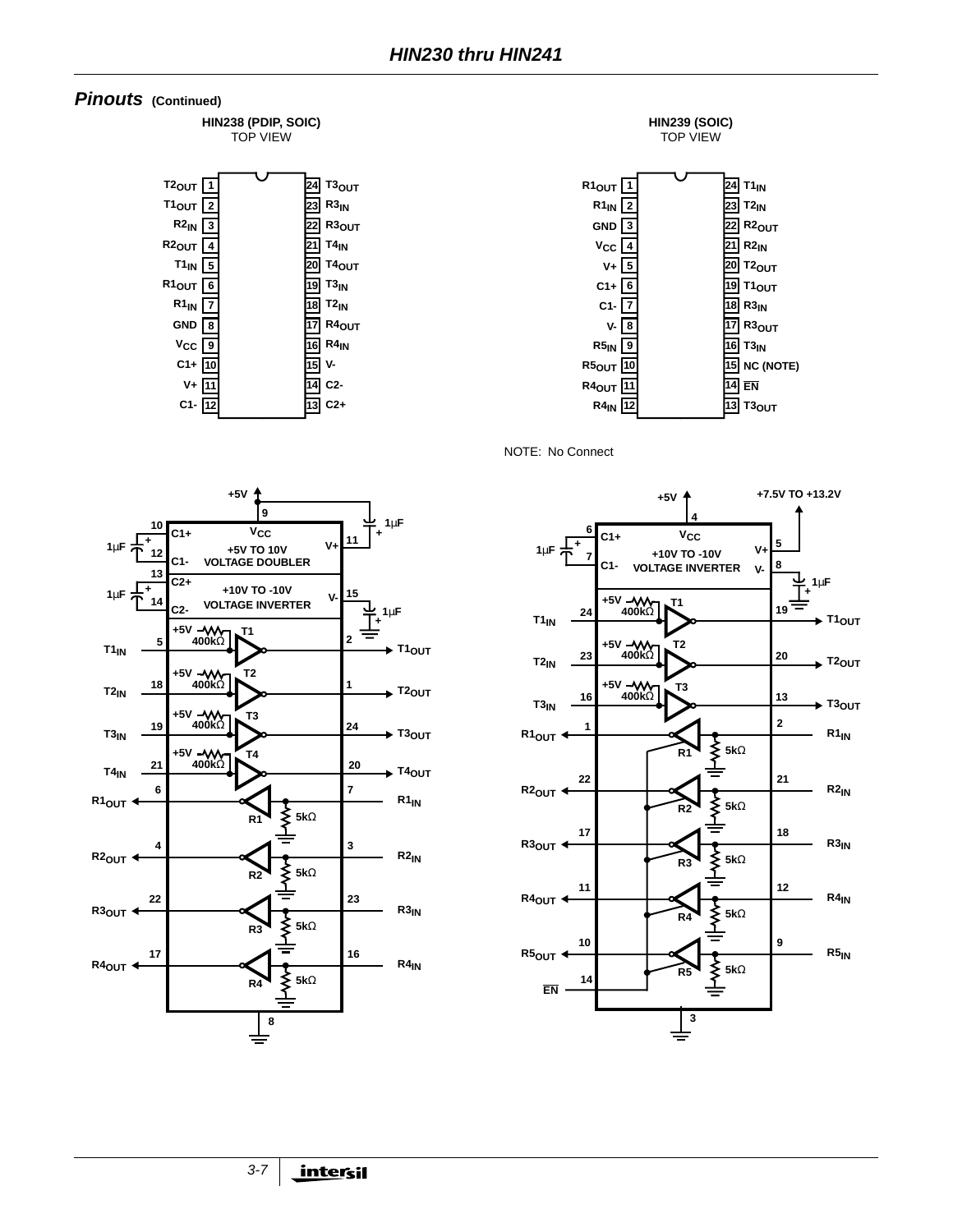#### **Pinouts (Continued)**





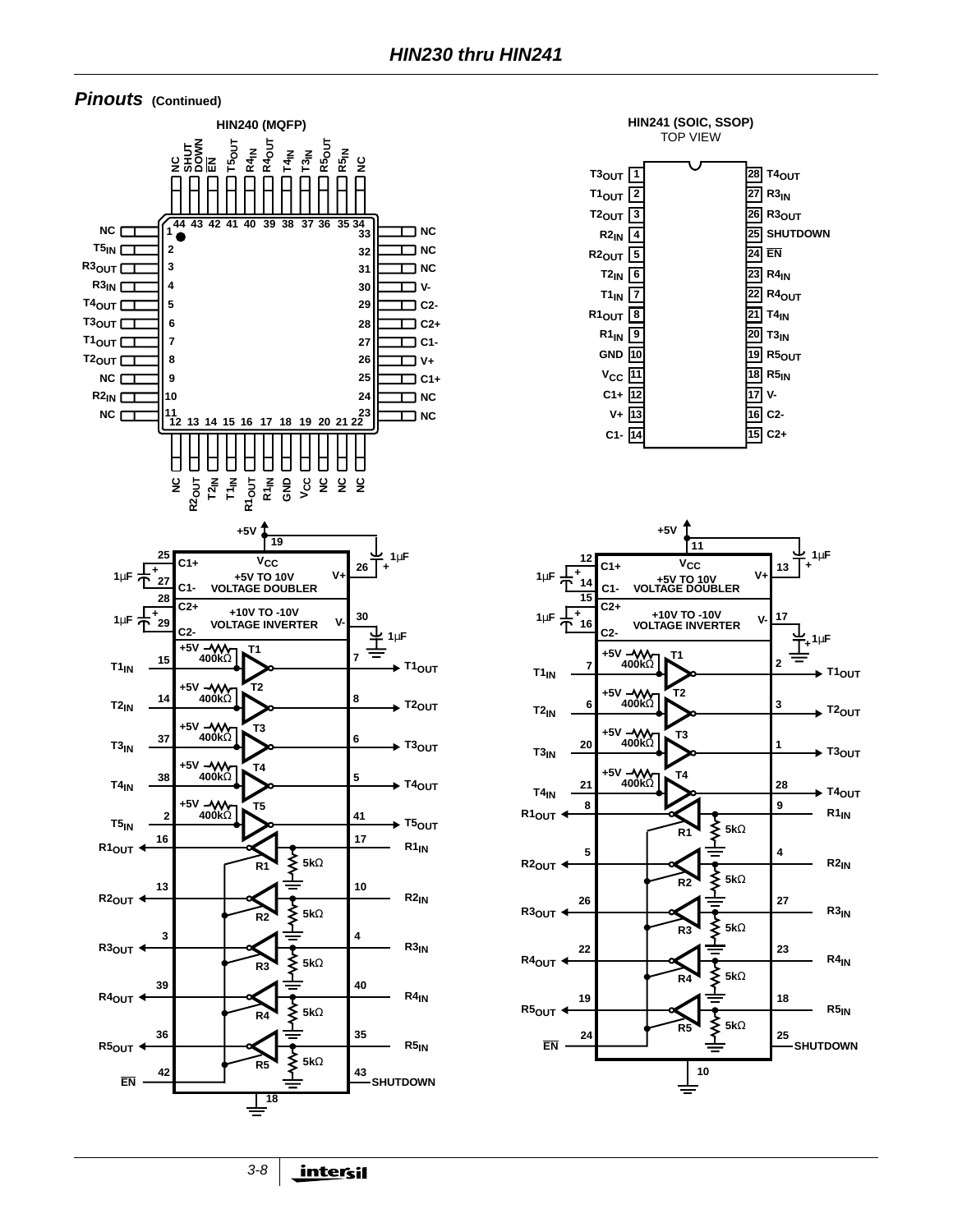#### Absolute Maximum Ratings **Thermal Information**

| <b>Input Voltages</b>                            |  |
|--------------------------------------------------|--|
|                                                  |  |
|                                                  |  |
| <b>Output Voltages</b>                           |  |
|                                                  |  |
| $R_{OUT}$ (GND -0.3V) < $V_{RXOUT}$ < (V+ +0.3V) |  |
| <b>Short Circuit Duration</b>                    |  |
|                                                  |  |
|                                                  |  |
|                                                  |  |

#### **Operating Conditions**

| Temperature Range |  |
|-------------------|--|
|                   |  |
|                   |  |

| Thermal Resistance (Typical, Note 1)                                       | $\theta$ <sub>JA</sub> ( <sup>O</sup> C/W) |
|----------------------------------------------------------------------------|--------------------------------------------|
| 14 Ld PDIP Package                                                         | 90                                         |
| 16 Ld PDIP Package                                                         | 90                                         |
| 20 Ld PDIP Package                                                         | 80                                         |
| 24 Ld PDIP Package                                                         | 70                                         |
| 16 Ld SOIC (W) Package                                                     | 100                                        |
|                                                                            | 120                                        |
|                                                                            | 75                                         |
| 28 Ld SOIC Package                                                         | 70                                         |
| 28 Ld SSOP Package                                                         | 95                                         |
| 44 Ld MQFP Package                                                         | 80                                         |
| Maximum Junction Temperature (Plastic Package) 150°C                       |                                            |
| Maximum Storage Temperature Range -65 <sup>o</sup> C to 150 <sup>o</sup> C |                                            |
| Maximum Lead Temperature (Soldering 10s) 300°C                             |                                            |
| (SOIC, SSOP, MQFP - Lead Tips Only)                                        |                                            |

CAUTION: Stresses above those listed in "Absolute Maximum Ratings" may cause permanent damage to the device. This is a stress only rating and operation of the device at these or any other conditions above those indicated in the operational sections of this specification is not implied.

NOTE:

1.  $\theta_{JA}$  is measured with the component mounted on an evaluation PC board in free air.

| <b>Electrical Specifications</b>                                         |                           | Test Conditions: $V_{CC}$ = +5V $\pm$ 10%, T <sub>A</sub> = Operating Temperature Range |                |                |                |              |
|--------------------------------------------------------------------------|---------------------------|-----------------------------------------------------------------------------------------|----------------|----------------|----------------|--------------|
| <b>PARAMETER</b>                                                         | <b>TEST CONDITIONS</b>    |                                                                                         | <b>MIN</b>     | <b>TYP</b>     | <b>MAX</b>     | <b>UNITS</b> |
| <b>SUPPLY CURRENTS</b>                                                   |                           |                                                                                         |                |                |                |              |
| Power Supply Current, I <sub>CC</sub>                                    | No Load,                  | HIN232-233                                                                              | $\overline{a}$ | 5              | 10             | mA           |
|                                                                          | $T_A = 25^{\circ}C$       | HIN230, HIN234-238, HIN240-241                                                          | $\blacksquare$ | $\overline{7}$ | 15             | mA           |
|                                                                          |                           | HIN231, HIN239                                                                          | $\overline{a}$ | 0.4            | $\mathbf{1}$   | mA           |
| V+ Power Supply Current, I <sub>CC</sub><br>No Load, $T_A = 25^{\circ}C$ | No Load,                  | <b>HIN231</b>                                                                           | $\blacksquare$ | 1.8            | 5              | mA           |
|                                                                          | $T_A = 25$ <sup>o</sup> C | <b>HIN239</b>                                                                           |                | 5.0            | 15             | mA           |
| Shutdown Supply Current, I <sub>CC</sub> (SD)                            | $T_A = 25$ <sup>o</sup> C |                                                                                         |                | $\mathbf{1}$   | 10             | μA           |
| LOGIC AND TRANSMITTER INPUTS, RECEIVER OUTPUTS                           |                           |                                                                                         |                |                |                |              |
| Input Logic Low, VII                                                     |                           | $T_{IN}$ , $\overline{EN}$ , Shutdown                                                   | $\blacksquare$ | $\overline{a}$ | 0.8            | $\vee$       |
| Input Logic High, V <sub>IH</sub>                                        |                           | $T_{IN}$                                                                                | 2.0            | ä,             | $\blacksquare$ | V            |
|                                                                          |                           | EN, Shutdown                                                                            | 2.4            | $\blacksquare$ |                | V            |
| Transmitter Input Pullup Current, Ip                                     |                           | $T_{IN} = 0V$                                                                           | $\blacksquare$ | 15             | 200            | μA           |
| TTL/CMOS Receiver Output Voltage Low, V <sub>OL</sub>                    |                           | $I_{OUIT} = 1.6mA$<br>(HIN231-HIN233 $I_{\text{OUT}} = 3.2 \text{mA}$ )                 | $\blacksquare$ | 0.1            | 0.4            | $\vee$       |
| TTL/CMOS Receiver Output Voltage High, VOH                               |                           | $I_{OUT} = -1.0mA$                                                                      | 3.5            | 4.6            | $\blacksquare$ | $\vee$       |
| <b>RECEIVER INPUTS</b>                                                   |                           |                                                                                         |                |                |                |              |
| RS-232 Input Voltage Range VIN                                           |                           |                                                                                         | $-30$          | ÷,             | $+30$          | $\vee$       |
| Receiver Input Impedance RIN                                             |                           | $V_{IN} = \pm 3V$                                                                       | 3.0            | 5.0            | 7.0            | $k\Omega$    |
| Receiver Input Low Threshold, V <sub>IN</sub> (H-L)                      |                           | $V_{CC} = 5V$ , $T_A = 25^{\circ}C$                                                     | 0.8            | 1.2            | $\blacksquare$ | $\vee$       |
| Receiver Input High Threshold, V <sub>IN</sub> (L-H)                     |                           | $V_{CC} = 5V$ , T <sub>A</sub> = 25 <sup>o</sup> C                                      |                | 1.7            | 2.4            | V            |
| Receiver Input Hysteresis V <sub>HYST</sub>                              |                           |                                                                                         | 0.2            | 0.5            | 1.0            | V            |
| <b>TIMING CHARACTERISTICS</b>                                            |                           |                                                                                         |                |                |                |              |
| Baud Rate (1 Transmitter Switching)                                      |                           | $R_1 = 3k\Omega$                                                                        | 120            | $\blacksquare$ | $\blacksquare$ | kbps         |
| Output Enable Time, t <sub>EN</sub>                                      |                           | HIN235, 236, 239, 240, 241                                                              | $\blacksquare$ | 400            | $\blacksquare$ | ns           |
| Output Disable Time, t <sub>DIS</sub>                                    |                           | HIN235, 236, 239, 240, 241                                                              |                | 250            | $\blacksquare$ | ns           |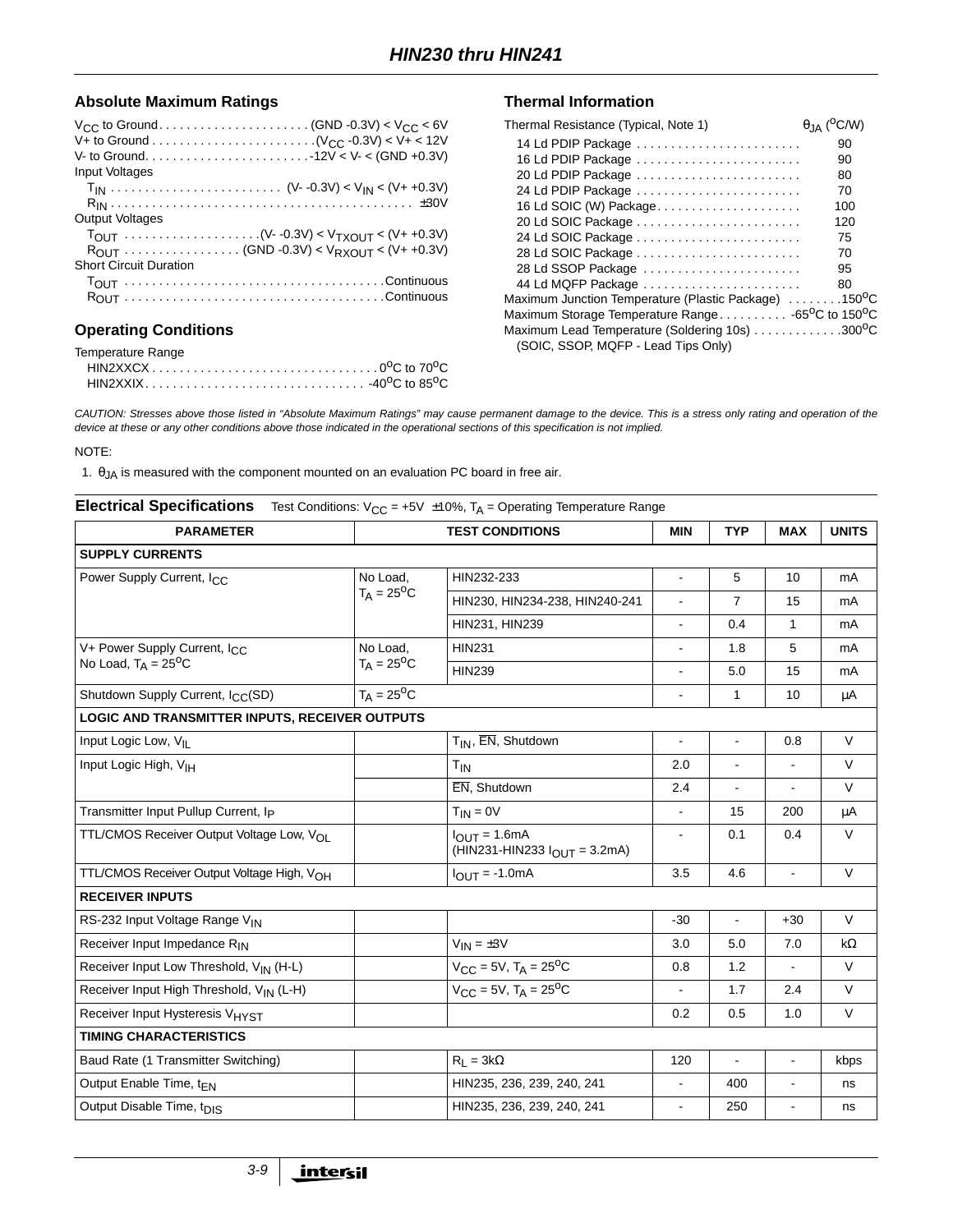|  |  | <b>Electrical Specifications</b> Test Conditions: $V_{CC}$ = +5V $\pm 10\%$ , T <sub>A</sub> = Operating Temperature Range (Continued) |  |
|--|--|----------------------------------------------------------------------------------------------------------------------------------------|--|
|--|--|----------------------------------------------------------------------------------------------------------------------------------------|--|

| <b>PARAMETER</b>                                                                                                                                            | <b>TEST CONDITIONS</b>                                       |                          | <b>TYP</b> | <b>MAX</b> | <b>UNITS</b> |  |
|-------------------------------------------------------------------------------------------------------------------------------------------------------------|--------------------------------------------------------------|--------------------------|------------|------------|--------------|--|
| Propagation Delay, t <sub>PD</sub>                                                                                                                          | RS-232 to TTL                                                | $\overline{\phantom{a}}$ | 0.5        |            | μs           |  |
| Instantaneous Slew Rate SR                                                                                                                                  | $C_1 = 10pF$ , $R_1 = 3k\Omega$ , $T_A = 25^0C$<br>(Note 2)  |                          | ÷          | 30         | $V/\mu s$    |  |
| Transition Region Slew Rate, SRT<br>$R_1 = 3k\Omega$ , $C_1 = 2500pF$ Measured<br>from $+3V$ to $-3V$ or $-3V$ to $+3V$ , 1<br><b>Transmitter Switching</b> |                                                              |                          | 3          |            | $V/\mu s$    |  |
| <b>TRANSMITTER OUTPUTS</b>                                                                                                                                  |                                                              |                          |            |            |              |  |
| Output Voltage Swing, TOUT                                                                                                                                  | Transmitter Outputs, $3k\Omega$ to Ground                    | $+5$                     | $+9$       | ±10        | $\vee$       |  |
| Output Resistance, ROUT                                                                                                                                     | $V_{\text{CC}} = V + = V - = 0V$ , $V_{\text{OUT}} = \pm 2V$ | 300                      |            |            | Ω            |  |
| RS-232 Output Short Circuit Current, Isc.                                                                                                                   | TOUT shorted to GND                                          | $\overline{\phantom{a}}$ | ±10        |            | mA           |  |

NOTE:

2. Guaranteed by design.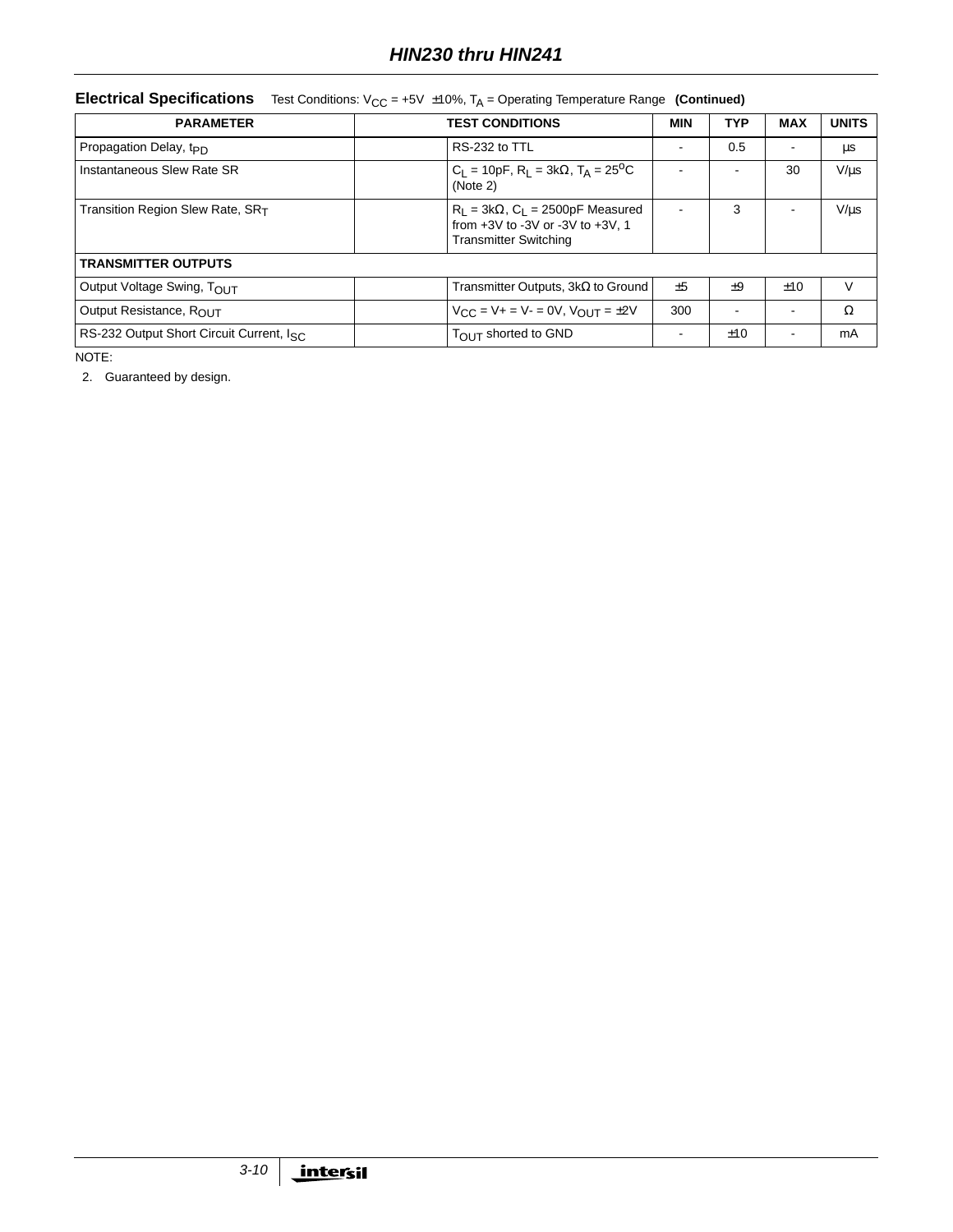



## **Detailed Description**

The HIN230 thru HIN241 family of RS-232 transmitters/receivers are powered by a single +5V power supply (except HIN231 and HIN239), feature low power consumption, and meet all ElA RS-232C and V.28 specifications. The circuit is divided into three sections: The charge pump, transmitter, and receiver.

#### **Charge Pump**

An equivalent circuit of the charge pump is illustrated in Figure 1. The charge pump contains two sections: the voltage doubler and the voltage inverter. Each section is driven by a two phase, internally generated clock to generate +10V and - 10V. The nominal clock frequency is 16kHz. During phase one of the clock, capacitor C1 is charged to  $V_{CC}$ . During phase two, the voltage on C1 is added to  $V_{CC}$ , producing a signal across C3 equal to twice  $V_{CC}$ . During phase one, C2 is also charged to  $2V_{CC}$ , and then during phase two, it is inverted with respect to ground to produce a signal across C4 equal to  $-2V_{CC}$ . The charge pump accepts input voltages up to 5.5V. The output impedance of the voltage doubler section (V+) is approximately 200 $\Omega$ , and the output impedance of the voltage inverter section (V-) is approximately 450Ω. A typical application uses 1µF capacitors for C1-C4, however, the value is not critical. Increasing the values of C1 and C2 will lower the output impedance of the voltage doubler and inverter, increasing the values of the reservoir capacitors, C3 and C4, lowers the ripple on the V+ and V- supplies.

During shutdown mode (HIN230, 235, 236, 240 and 241), SHUTDOWN control line set to logic "1", the charge pump is turned off, V+ is pulled down to  $V_{CC}$ , V- is pulled up to GND, and the supply current is reduced to less than 10µA. The transmitter outputs are disabled and the receiver outputs are placed in the high impedance state.

#### **Transmitters**

The transmitters are TTL/CMOS compatible inverters which translate the inputs to RS-232 outputs. The input logic threshold is about 26% of  $V_{CC}$ , or 1.3V for  $V_{CC} = 5V$ . A logic 1 at the input results in a voltage of between -5V and V- at the output, and a logic 0 results in a voltage between +5V and (V+ - 0.6V). Each transmitter input has an internal 400kΩ pullup

resistor so any unused input can be left unconnected and its output remains in its low state. The output voltage swing meets the RS-232C specifications of ±5V minimum with the worst case conditions of: all transmitters driving 3kΩ minimum load impedance,  $V_{CC} = 4.5V$ , and maximum allowable operating temperature. The transmitters have an internally limited output slew rate which is less than 30V/us. The outputs are short circuit protected and can be shorted to ground indefinitely. The powered down output impedance is a minimum of  $300Ω$  with  $\pm$ 2V applied to the outputs and V<sub>CC</sub> = 0V.





#### **Receivers**

The receiver inputs accept up to  $\pm 30V$  while presenting the required 3kΩ to 7kΩ input impedance even if the power is off  $(V_{CC} = 0V)$ . The receivers have a typical input threshold of 1.3V which is within the  $\pm 3V$  limits, known as the transition region, of the RS-232 specifications. The receiver output is 0V to  $V_{CC}$ . The output will be low whenever the input is greater than 2.4V and high whenever the input is floating or driven between +0.8V and -30V. The receivers feature 0.5V hysteresis to improve noise rejection. The receiver Enable line EN, when set to logic "1", (HIN235, 236, 239, 240, and 241) disables the receiver outputs, placing them in the high impedance mode. The receiver outputs are also placed in the high impedance state when in shutdown mode.

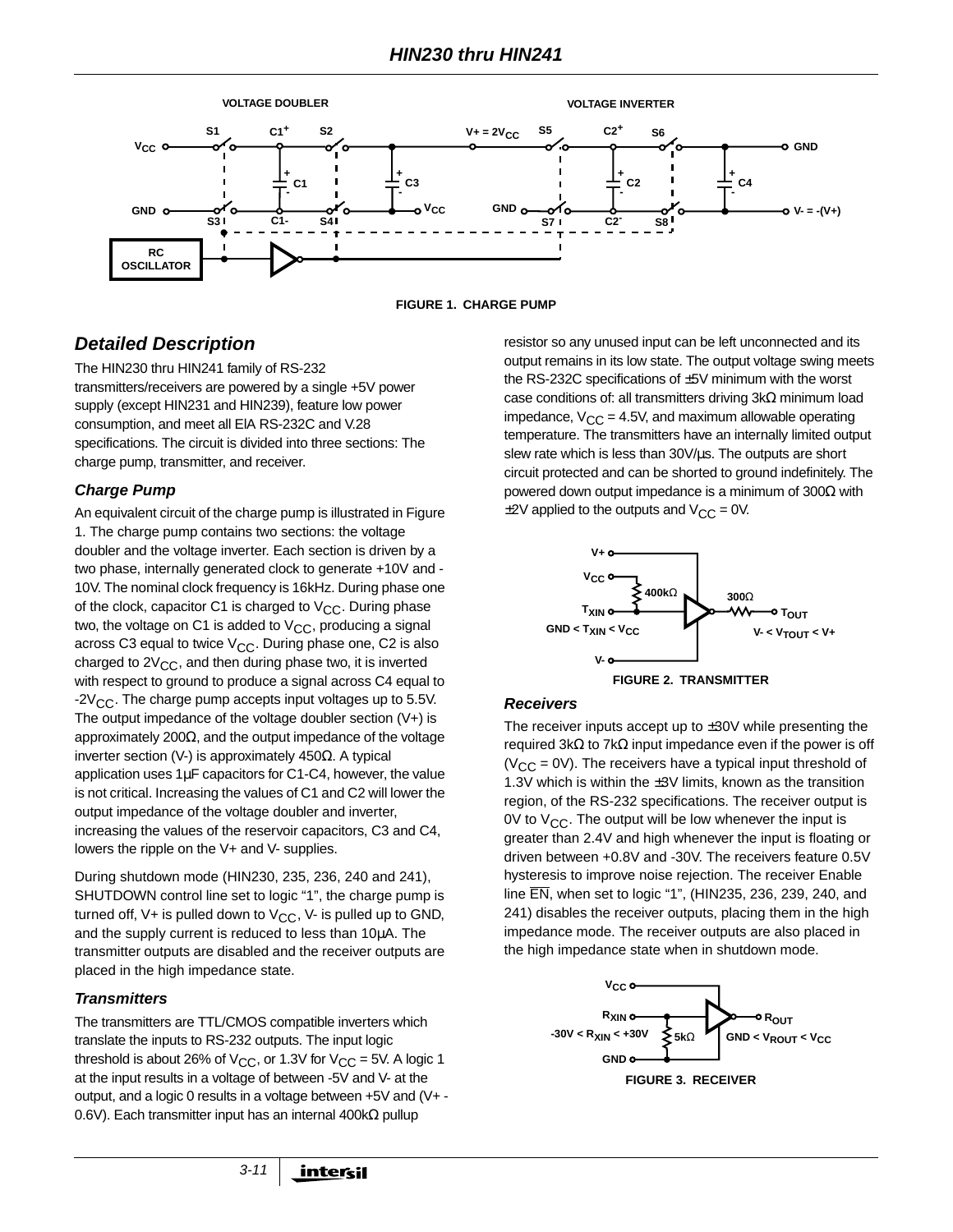



**Typical Performance Curves**











**FIGURE 6. V+, V- OUTPUT VOLTAGE vs LOAD (HIN232)**



**FIGURE 7. GENERAL TEST CIRCUIT FIGURE 8. POWER-OFF SOURCE RESISTANCE CONFIGURATION**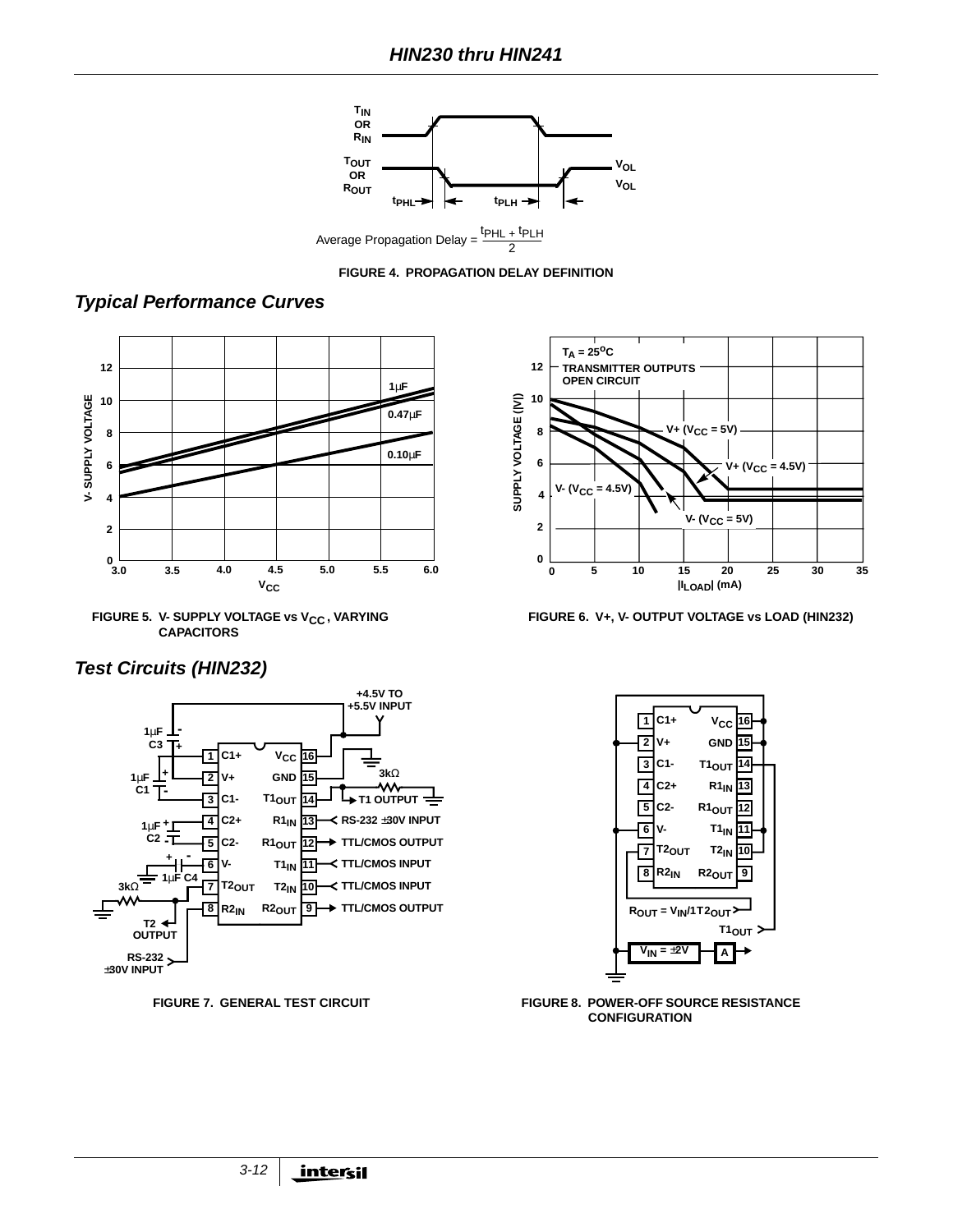# **Applications**

The HIN2XX may be used for all RS-232 data terminal and communication links. It is particularly useful in applications where ±12V power supplies are not available for conventional RS-232 interface circuits. The applications presented represent typical interface configurations.

A simple duplex RS-232 port with CTS/RTS handshaking is illustrated in Figure 9. Fixed output signals such as DTR (data terminal ready) and DSRS (data signaling rate select) is generated by driving them through a 5kΩ resistor connected to V+.

In applications requiring four RS-232 inputs and outputs (Figure 10), note that each circuit requires two charge pump capacitors (C1 and C2) but can share common reservoir capacitors (C3 and C4). The benefit of sharing common reservoir capacitors is the elimination of two capacitors and the reduction of the charge pump source impedance which effectively increases the output swing of the transmitters.







#### **FIGURE 10. COMBINING TWO HIN232s FOR 4 PAIRS OF RS-232 INPUTS AND OUTPUTS**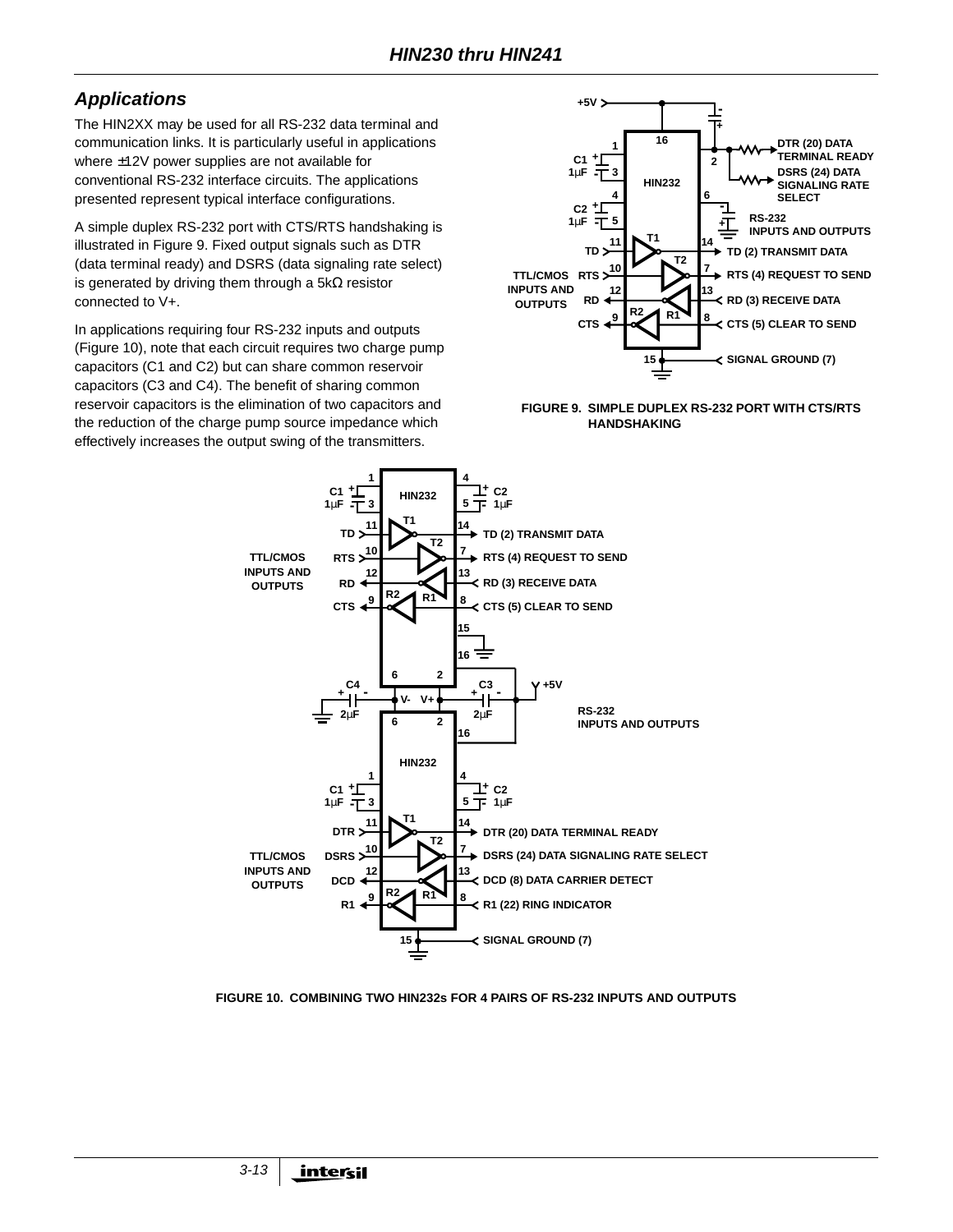### **Die Characteristics**

#### **DIE DIMENSIONS:**

160 mils x 140 mils

#### **METALLIZATION:**

Type: Al Thickness: 10kÅ ±1kÅ

#### **SUBSTRATE POTENTIAL**

V+

# **Metallization Mask Layout**

#### **PASSIVATION:**

Type: Nitride over Silox Nitride Thickness: 8kÅ Silox Thickness: 7kÅ

#### **TRANSISTOR COUNT:**

238

#### **PROCESS:**

CMOS Metal Gate